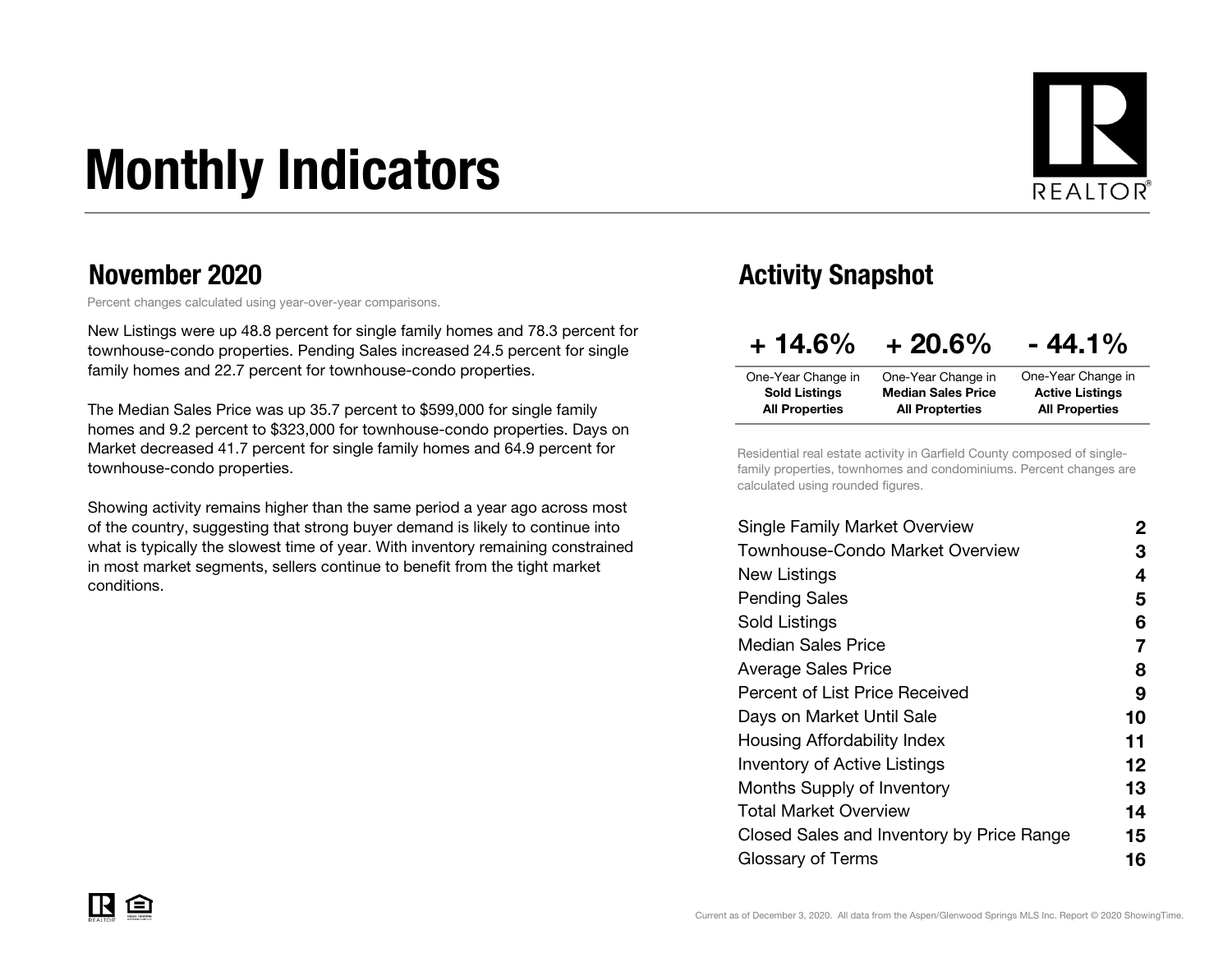### Single Family Market Overview

Key metrics by report month and for year-to-date (YTD) starting from the first of the year.



| <b>Key Metrics</b>                 | <b>Historical Sparkbars</b>                                        | 11-2019   | 11-2020   | Percent Change | <b>YTD 2019 YTD 2020</b> |           | Percent Change |
|------------------------------------|--------------------------------------------------------------------|-----------|-----------|----------------|--------------------------|-----------|----------------|
| <b>New Listings</b>                | 12-2018<br>12-2019<br>4-2019<br>8-2019<br>4-2020<br>8-2020         | 43        | 64        | $+48.8%$       | 1,013                    | 1,033     | $+2.0%$        |
| <b>Pending Sales</b>               | 12-2018<br>12-2019<br>4-2020                                       | 49        | 61        | $+24.5%$       | 783                      | 927       | $+18.4%$       |
| <b>Sold Listings</b>               | 12-2018<br>4-2019<br>8-2019<br>12-2019<br>4-2020                   | 62        | 71        | $+14.5%$       | 749                      | 863       | $+15.2%$       |
| <b>Median Sales Price</b>          | 12-2018<br>4-2019<br>8-2019<br>12-2019                             | \$441,500 | \$599,000 | $+35.7%$       | \$425,000                | \$515,000 | $+21.2%$       |
| <b>Avg. Sales Price</b>            | 12-2018<br>4-2019<br>8-2019<br>12-2019<br>4-2020                   | \$656,770 | \$720,735 | $+9.7%$        | \$539,937                | \$659,387 | $+22.1%$       |
| <b>Pct. of List Price Received</b> | 12-2018<br>4-2019<br>8-2019<br>12-2019<br>4-2020                   | 97.5%     | 97.9%     | $+0.4%$        | 97.6%                    | 97.9%     | $+0.3%$        |
| <b>Days on Market</b>              | 12-2018<br>4-2019<br>8-2019<br>12-2019<br>4-2020<br>8-2020         | 96        | 56        | $-41.7%$       | 77                       | 71        | $-7.8%$        |
| <b>Affordability Index</b>         | 12-2018<br>8-2019<br>12-2019<br>4-2020<br>$8 - 2020$<br>$4 - 2019$ | 83        | 67        | $-19.3%$       | 86                       | 78        | $-9.3%$        |
| <b>Active Listings</b>             | 12-2018<br>8-2020<br>12-2019<br>4-2020<br>4-2019<br>8-2019         | 298       | 150       | $-49.7%$       |                          |           |                |
| <b>Months Supply</b>               | 12-2018<br>8-2019<br>4-2020<br>8-2020<br>4-2019<br>12-2019         | 4.5       | 1.9       | $-57.8%$       |                          |           |                |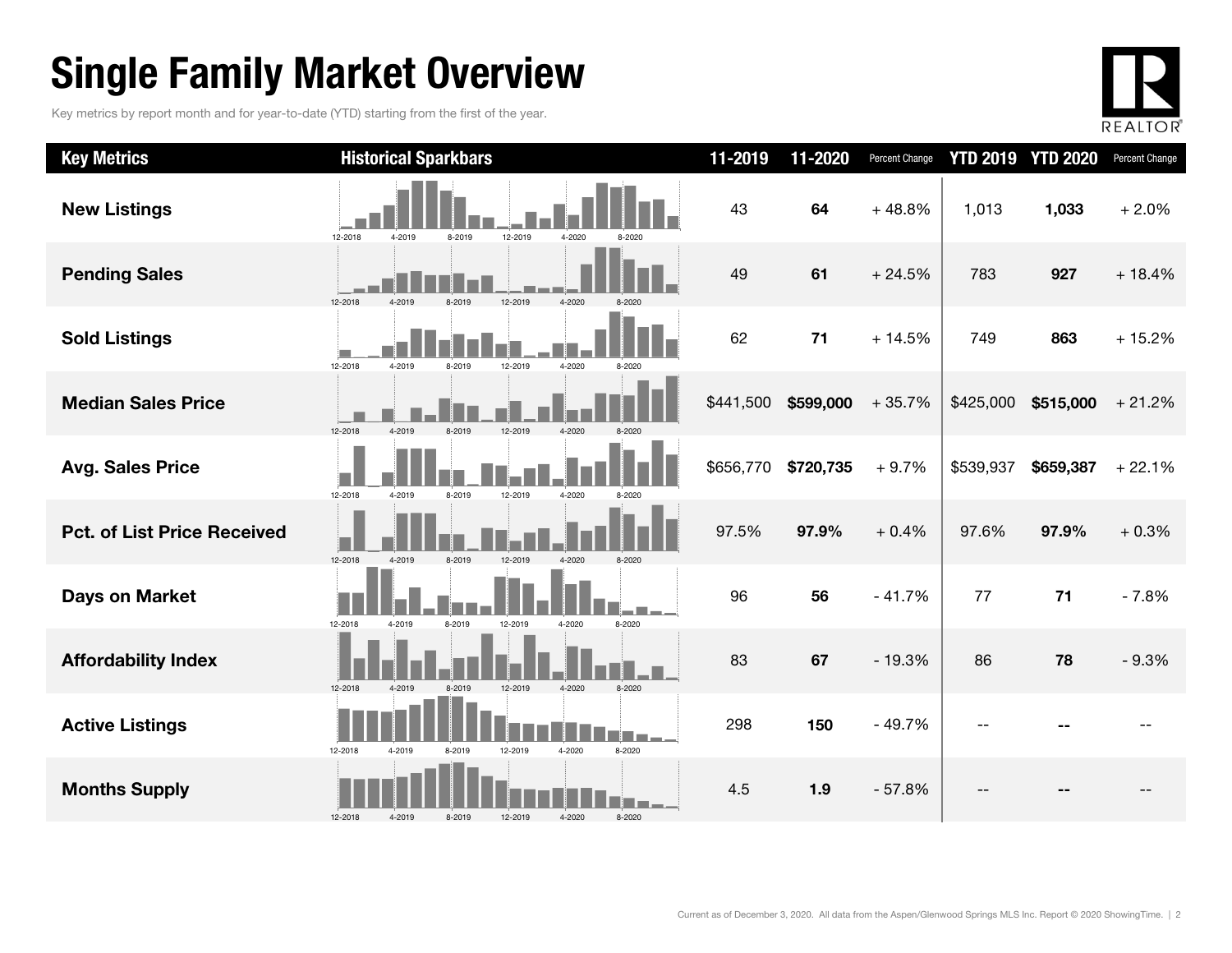### Townhouse-Condo Market Overview

Key metrics by report month and for year-to-date (YTD) starting from the first of the year.



| <b>Key Metrics</b>                 | <b>Historical Sparkbars</b>                                | 11-2019   | 11-2020   | Percent Change | <b>YTD 2019</b> | <b>YTD 2020</b> | Percent Change |
|------------------------------------|------------------------------------------------------------|-----------|-----------|----------------|-----------------|-----------------|----------------|
| <b>New Listings</b>                | 12-2018<br>4-2019<br>12-2019<br>4-2020<br>8-2019           | 23        | 41        | $+78.3%$       | 416             | 380             | $-8.7%$        |
| <b>Pending Sales</b>               | 12-2018<br>4-2020<br>12-2019                               | 22        | 27        | $+22.7%$       | 337             | 337             | 0.0%           |
| <b>Sold Listings</b>               | 12-2018<br>4-2020<br>4-2019<br>12-2019<br>8-2019           | 20        | 23        | $+15.0%$       | 331             | 303             | $-8.5%$        |
| <b>Median Sales Price</b>          | 12-2018<br>4-2019<br>8-2019<br>4-2020<br>12-2019           | \$295,700 | \$323,000 | $+9.2%$        | \$310,000       | \$319,000       | $+2.9%$        |
| <b>Avg. Sales Price</b>            | 12-2018<br>4-2019<br>8-2019<br>12-2019<br>4-2020<br>8-2020 | \$336,540 | \$344,572 | $+2.4%$        | \$345,439       | \$376,715       | $+9.1%$        |
| <b>Pct. of List Price Received</b> | 12-2018<br>4-2020<br>4-2019<br>8-2019<br>12-2019           | 98.1%     | 98.2%     | $+0.1%$        | 98.6%           | 98.7%           | $+0.1%$        |
| Days on Market                     | 8-2019<br>12-2019<br>4-2020<br>12-2018<br>4-2019<br>8-2020 | 151       | 53        | $-64.9%$       | 70              | 66              | $-5.7%$        |
| <b>Affordability Index</b>         | 12-2018<br>4-2019<br>8-2019<br>12-2019<br>4-2020<br>8-2020 | 124       | 125       | $+0.8%$        | 118             | 126             | $+6.8%$        |
| <b>Active Listings</b>             | 12-2018<br>4-2019<br>8-2019<br>12-2019<br>4-2020<br>8-2020 | 92        | 68        | $-26.1%$       |                 |                 |                |
| <b>Months Supply</b>               | 4-2020<br>12-2018<br>4-2019<br>8-2019<br>12-2019<br>8-2020 | 3.1       | 2.5       | $-19.4%$       |                 |                 |                |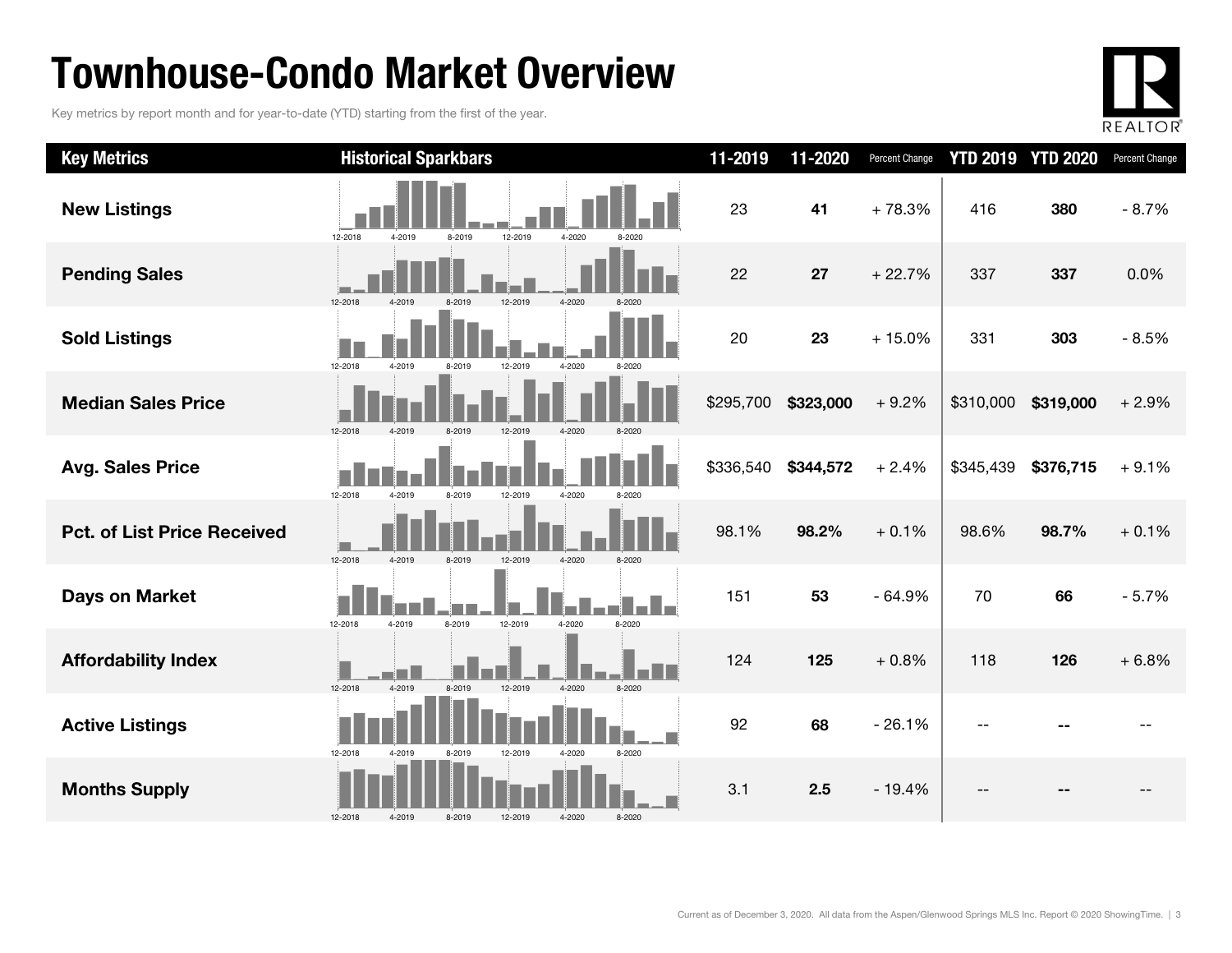### New Listings







| <b>New Listings</b> | Single<br>Family | <b>Percent Change</b><br>from Previous<br>Year | Townhouse-<br>Condo | <b>Percent Change</b><br>from Previous<br>Year |
|---------------------|------------------|------------------------------------------------|---------------------|------------------------------------------------|
| Dec-2019            | 48               | $+11.6%$                                       | 20                  | $+25.0%$                                       |
| Jan-2020            | 73               | $+23.7%$                                       | 26                  | $-7.1%$                                        |
| Feb-2020            | 60               | $-15.5\%$                                      | 32                  | $0.0\%$                                        |
| Mar-2020            | 89               | $+2.3%$                                        | 32                  | $-3.0\%$                                       |
| Apr-2020            | 67               | $-43.7%$                                       | 20                  | $-59.2%$                                       |
| May-2020            | 103              | $-24.8%$                                       | 37                  | $-28.8%$                                       |
| Jun-2020            | 133              | $-10.1%$                                       | 39                  | $-37.1%$                                       |
| Jul-2020            | 124              | $+6.0\%$                                       | 45                  | $0.0\%$                                        |
| Aug-2020            | 127              | $+22.1%$                                       | 46                  | $-2.1%$                                        |
| Sep-2020            | 94               | $+42.4%$                                       | 25                  | $+8.7\%$                                       |
| Oct-2020            | 99               | $+59.7%$                                       | 35                  | +59.1%                                         |
| <b>Nov-2020</b>     | 64               | $+48.8%$                                       | 41                  | +78.3%                                         |

#### Historical New Listings by Month

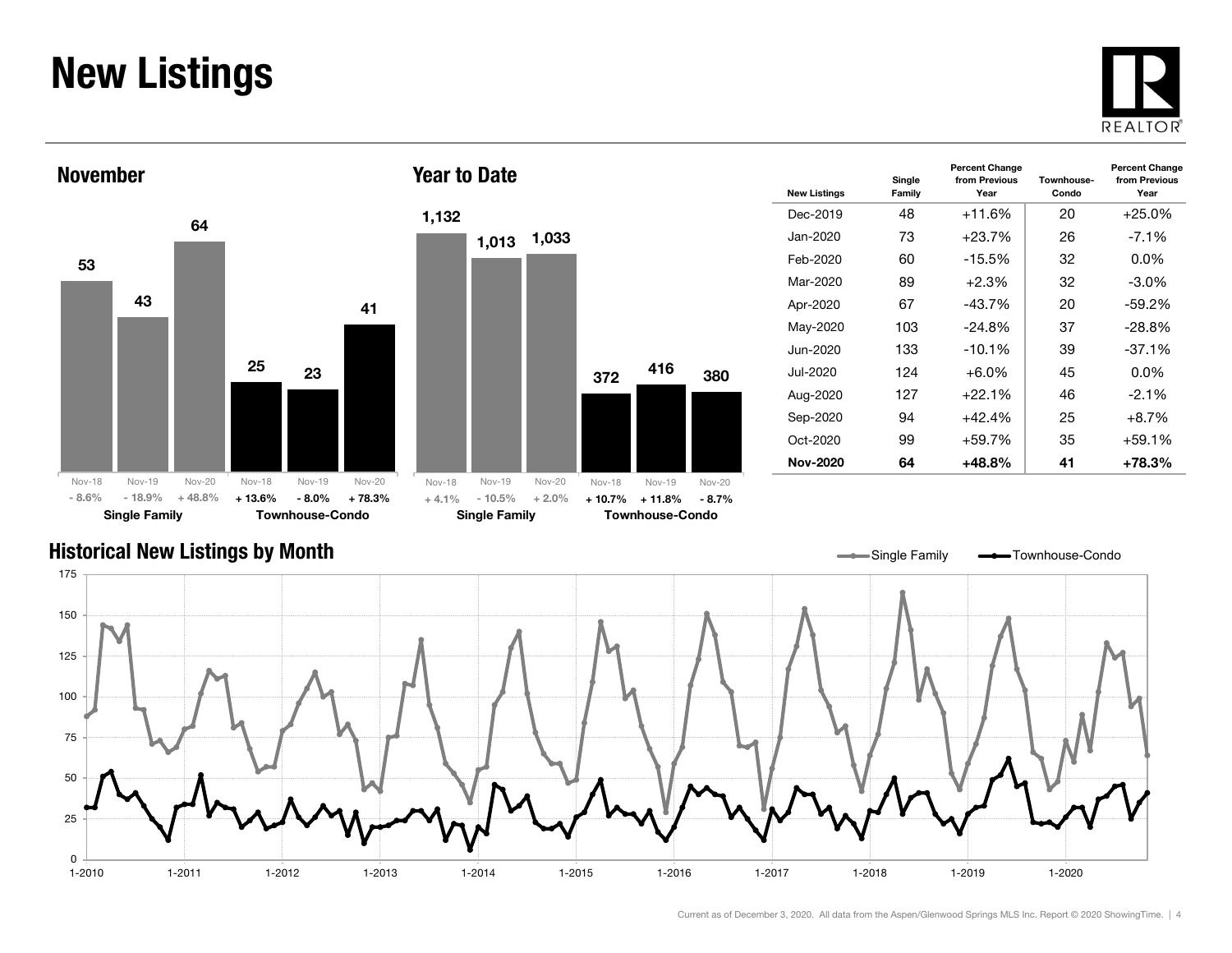### Pending Sales







| <b>Pending Sales</b> | Single<br>Family | <b>Percent Change</b><br>from Previous<br>Year | Townhouse-<br>Condo | <b>Percent Change</b><br>from Previous<br>Year |
|----------------------|------------------|------------------------------------------------|---------------------|------------------------------------------------|
| Dec-2019             | 49               | +16.7%                                         | 19                  | $+5.6%$                                        |
| Jan-2020.            | 58               | $+9.4%$                                        | 25                  | +56.3%                                         |
| Feb-2020             | 54               | -8.5%                                          | 15                  | -46.4%                                         |
| Mar-2020             | 56               | $-22.2\%$                                      | 15                  | $-51.6%$                                       |
| Apr-2020             | 52               | -36.6%                                         | 17                  | $-56.4%$                                       |
| May-2020             | 98               | $+15.3%$                                       | 35                  | -7.9%                                          |
| Jun-2020             | 129              | $+65.4%$                                       | 40                  | $+5.3%$                                        |
| Jul-2020             | 128              | $+64.1%$                                       | 49                  | $+19.5%$                                       |
| Aug-2020             | 107              | $+32.1\%$                                      | 47                  | $+17.5%$                                       |
| Sep-2020             | 91               | $+31.9%$                                       | 32                  | $+100.0\%$                                     |
| Oct-2020             | 97               | $+26.0\%$                                      | 34                  | $+21.4%$                                       |
| Nov-2020             | 61               | +24.5%                                         | 27                  | +22.7%                                         |

Single Family **-** Townhouse-Condo

#### Historical Pending Sales by Month

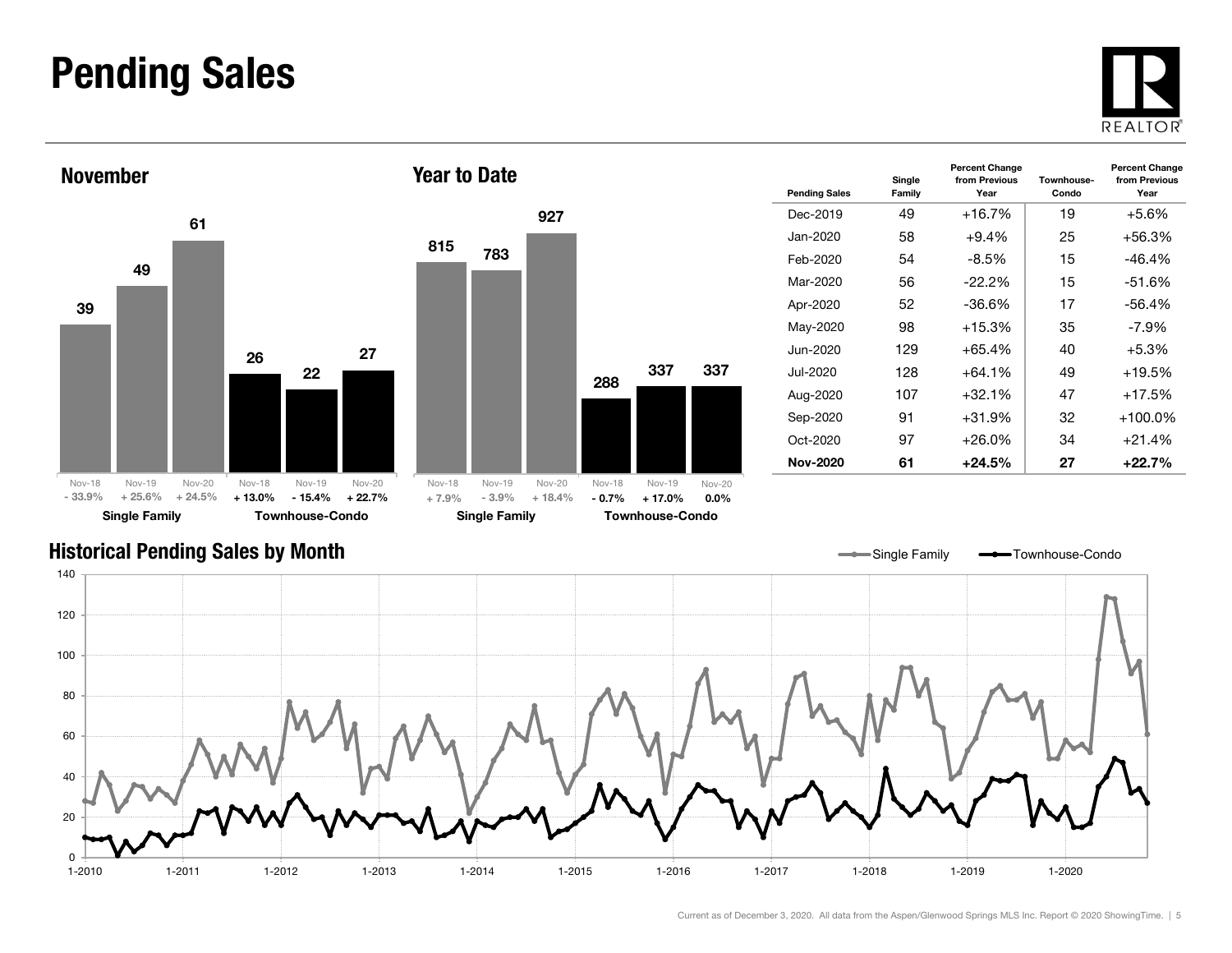### Sold Listings





| <b>Sold Listings</b> | Single<br>Family | <b>Percent Change</b><br>from Previous<br>Year | Townhouse-<br>Condo | <b>Percent Change</b><br>from Previous<br>Year |
|----------------------|------------------|------------------------------------------------|---------------------|------------------------------------------------|
| Dec-2019             | 68               | +36.0%                                         | 24                  | -4.0%                                          |
| Jan-2020.            | 39               | $+11.4%$                                       | 16                  | $-30.4%$                                       |
| Feb-2020             | 45               | $+18.4%$                                       | 22                  | $+69.2%$                                       |
| Mar-2020             | 63               | $+8.6\%$                                       | 20                  | $-28.6\%$                                      |
| Apr-2020             | 64               | $-3.0\%$                                       | 14                  | $-44.0%$                                       |
| May-2020             | 49               | $-47.3%$                                       | 18                  | $-52.6%$                                       |
| Jun-2020             | 91               | $+1.1%$                                        | 27                  | $-20.6%$                                       |
| Jul-2020             | 127              | $+81.4%$                                       | 43                  | $-4.4%$                                        |
| Aug-2020             | 117              | $+42.7%$                                       | 39                  | $+2.6\%$                                       |
| Sep-2020             | 96               | $+35.2\%$                                      | 39                  | $+8.3%$                                        |
| $Oct-2020$           | 101              | $+20.2\%$                                      | 41                  | $+32.3%$                                       |
| Nov-2020             | 71               | +14.5%                                         | 23                  | $+15.0\%$                                      |

#### Historical Sold Listings by Month

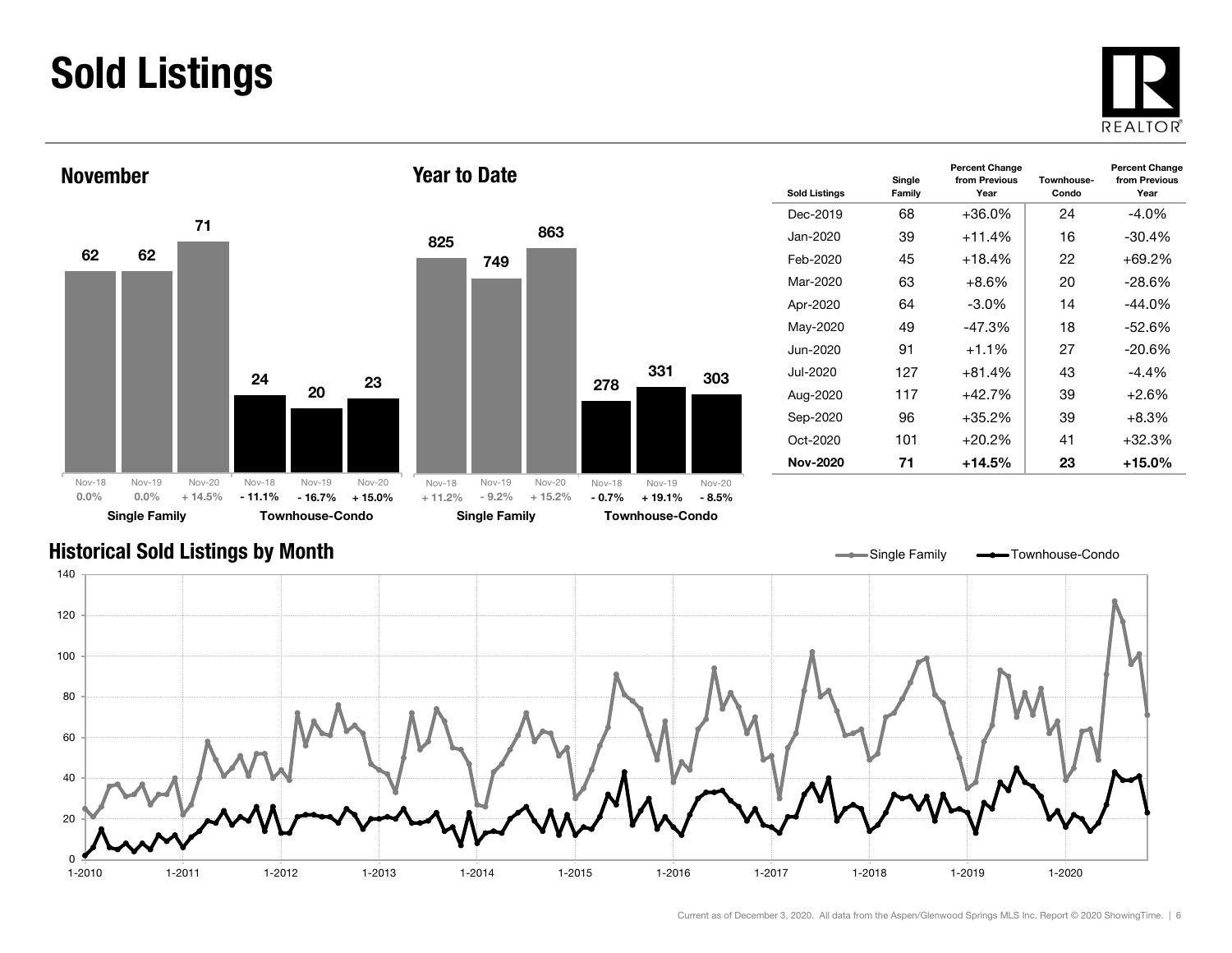### Median Sales Price





| <b>Median Sales</b><br>Price | Single<br>Family | <b>Percent Change</b><br>from Previous<br>Year | Townhouse-<br>Condo | <b>Percent Change</b><br>from Previous<br>Year |
|------------------------------|------------------|------------------------------------------------|---------------------|------------------------------------------------|
| Dec-2019                     | \$477,500        | $+37.6%$                                       | \$252,000           | -4.9%                                          |
| Jan-2020                     | \$389,900        | $-8.3%$                                        | \$337,450           | $+4.5%$                                        |
| Feb-2020                     | \$450,000        | $+20.5%$                                       | \$303,500           | $-2.1\%$                                       |
| Mar-2020                     | \$515,000        | $+17.0%$                                       | \$331,000           | $+10.9%$                                       |
| Apr-2020                     | \$434,000        | $+15.0%$                                       | \$241,500           | $-17.6%$                                       |
| May-2020                     | \$440,000        | $-1.1%$                                        | \$304,500           | $+7.4%$                                        |
| Jun-2020                     | \$516,000        | $+26.0\%$                                      | \$332,000           | $+2.8%$                                        |
| Jul-2020                     | \$510,000        | $+3.8%$                                        | \$345,100           | $-1.4%$                                        |
| Aug-2020                     | \$505,000        | $+8.3\%$                                       | \$280,000           | $-7.3\%$                                       |
| Sep-2020                     | \$577,500        | +26.9%                                         | \$333,000           | $+20.0%$                                       |
| Oct-2020                     | \$535,000        | $+38.4%$                                       | \$317,500           | $+1.8%$                                        |
| Nov-2020                     | \$599,000        | +35.7%                                         | \$323,000           | $+9.2\%$                                       |

Single Family **-** Townhouse-Condo

#### Historical Median Sales Price by Month

\$0 \$100,000 \$200,000 \$300,000 \$400,000 \$500,000 \$600,000 1-2010 1-2011 1-2012 1-2013 1-2014 1-2015 1-2016 1-2017 1-2018 1-2019 1-20201-2020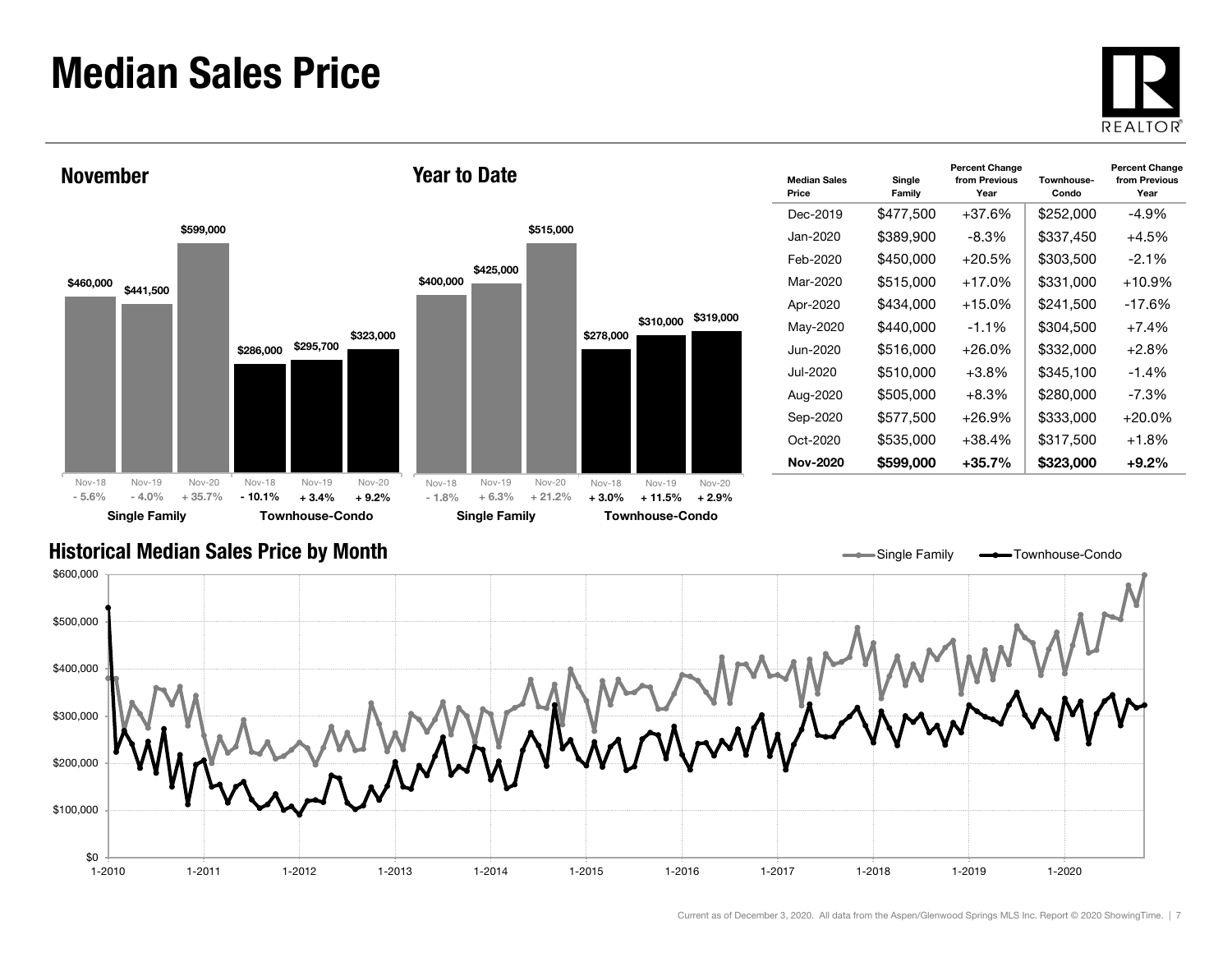### Average Sales Price





| Avg. Sales Price | Single<br>Family | <b>Percent Change</b><br>from Previous<br>Year | Townhouse-<br>Condo | <b>Percent Change</b><br>from Previous<br>Year |
|------------------|------------------|------------------------------------------------|---------------------|------------------------------------------------|
| Dec-2019         | \$605,346        | $+40.8%$                                       | \$333,850           | $+5.5%$                                        |
| Jan-2020.        | \$489,674        | $-8.7\%$                                       | \$450,942           | $+28.4%$                                       |
| Feb-2020         | \$602,644        | $+32.6\%$                                      | \$349,932           | +8.4%                                          |
| Mar-2020         | \$573,270        | +9.8%                                          | \$321,545           | $-3.2\%$                                       |
| Apr-2020         | \$577,254        | $+20.6%$                                       | \$253,000           | $-19.5%$                                       |
| May-2020         | \$556,610        | $+0.1\%$                                       | \$371,728           | $+24.2%$                                       |
| Jun-2020         | \$635,200        | $+26.5%$                                       | \$379,491           | $+3.0\%$                                       |
| Jul-2020         | \$648,089        | $+20.0\%$                                      | \$392.109           | $-7.7\%$                                       |
| Aug-2020         | \$687,392        | $+13.2\%$                                      | \$360,497           | $+7.2\%$                                       |
| Sep-2020         | \$771,626        | $+37.9%$                                       | \$391,002           | $+23.7%$                                       |
| Oct-2020         | \$759.855        | +53.6%                                         | \$429,057           | $+21.0%$                                       |
| Nov-2020         | \$720,735        | +9.7%                                          | \$344.572           | $+2.4\%$                                       |

Single Family **- Townhouse-Condo** 

#### Historical Average Sales Price by Month

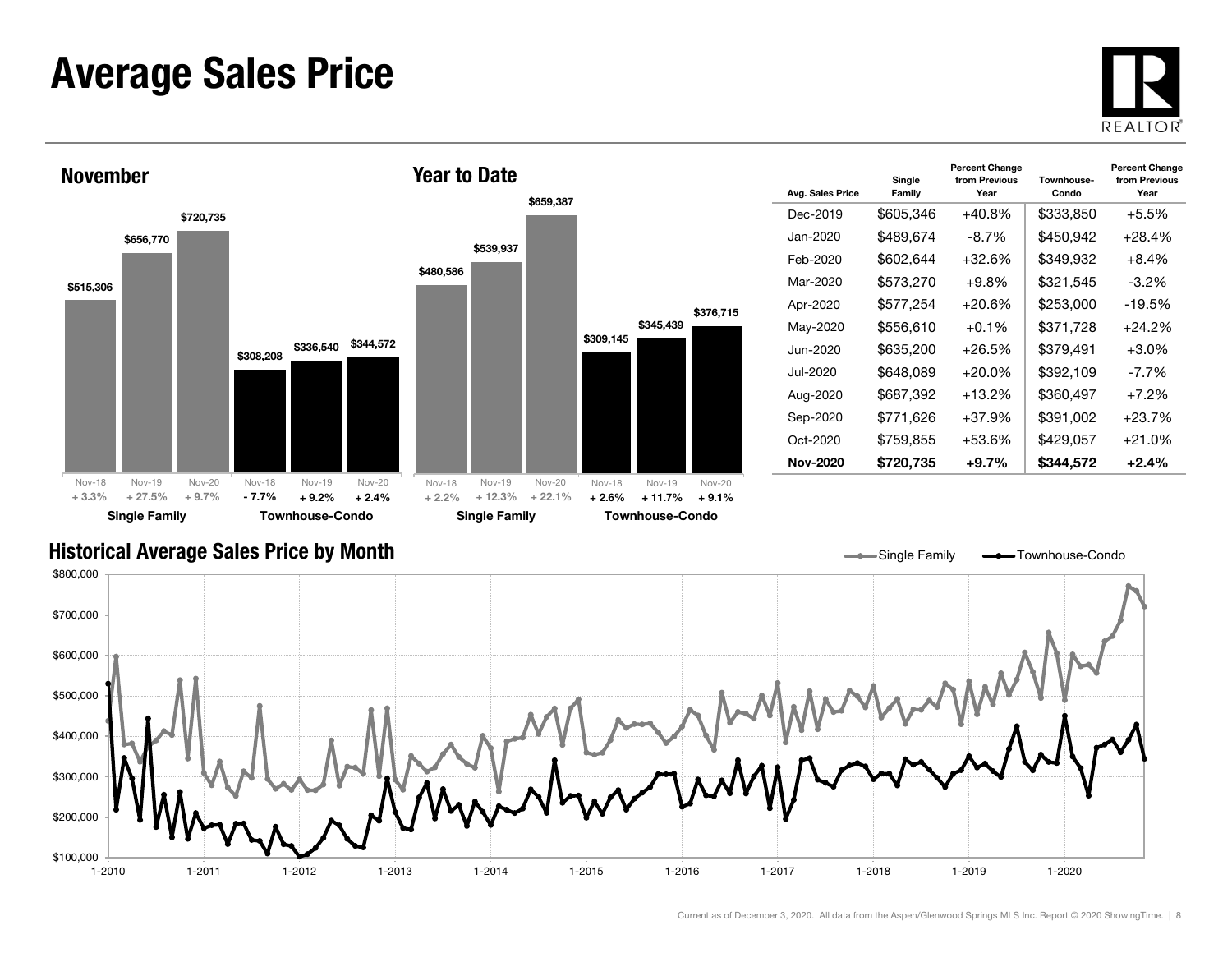### Percent of List Price Received

80.0%

85.0%

90.0%





1-2010 1-2011 1-2012 1-2013 1-2014 1-2015 1-2016 1-2017 1-2018 1-2019 1-2020

Current as of December 3, 2020. All data from the Aspen/Glenwood Springs MLS Inc. Report © 2020 ShowingTime. | 9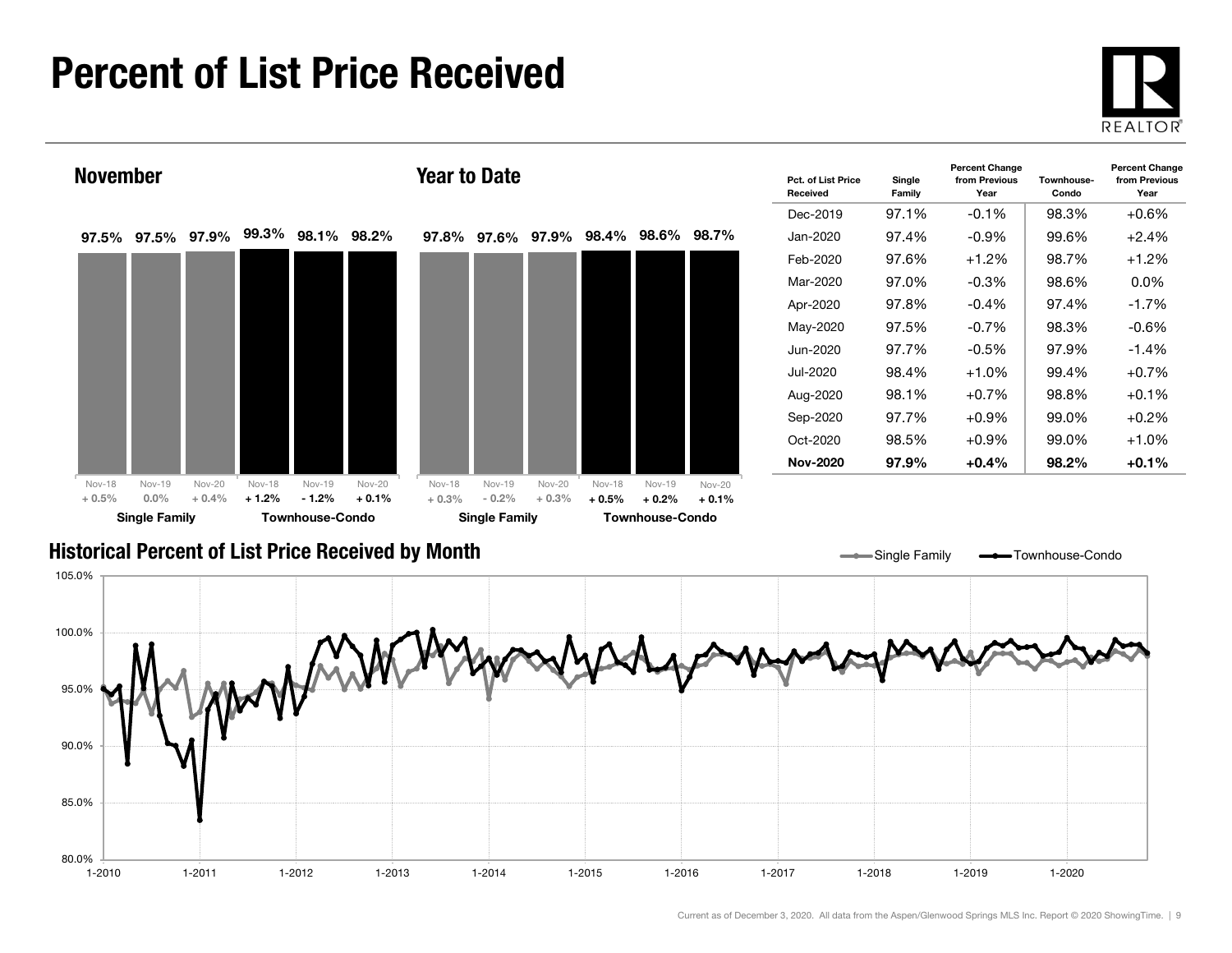### Days on Market Until Sale



Year



#### Historical Days on Market Until Sale by Month



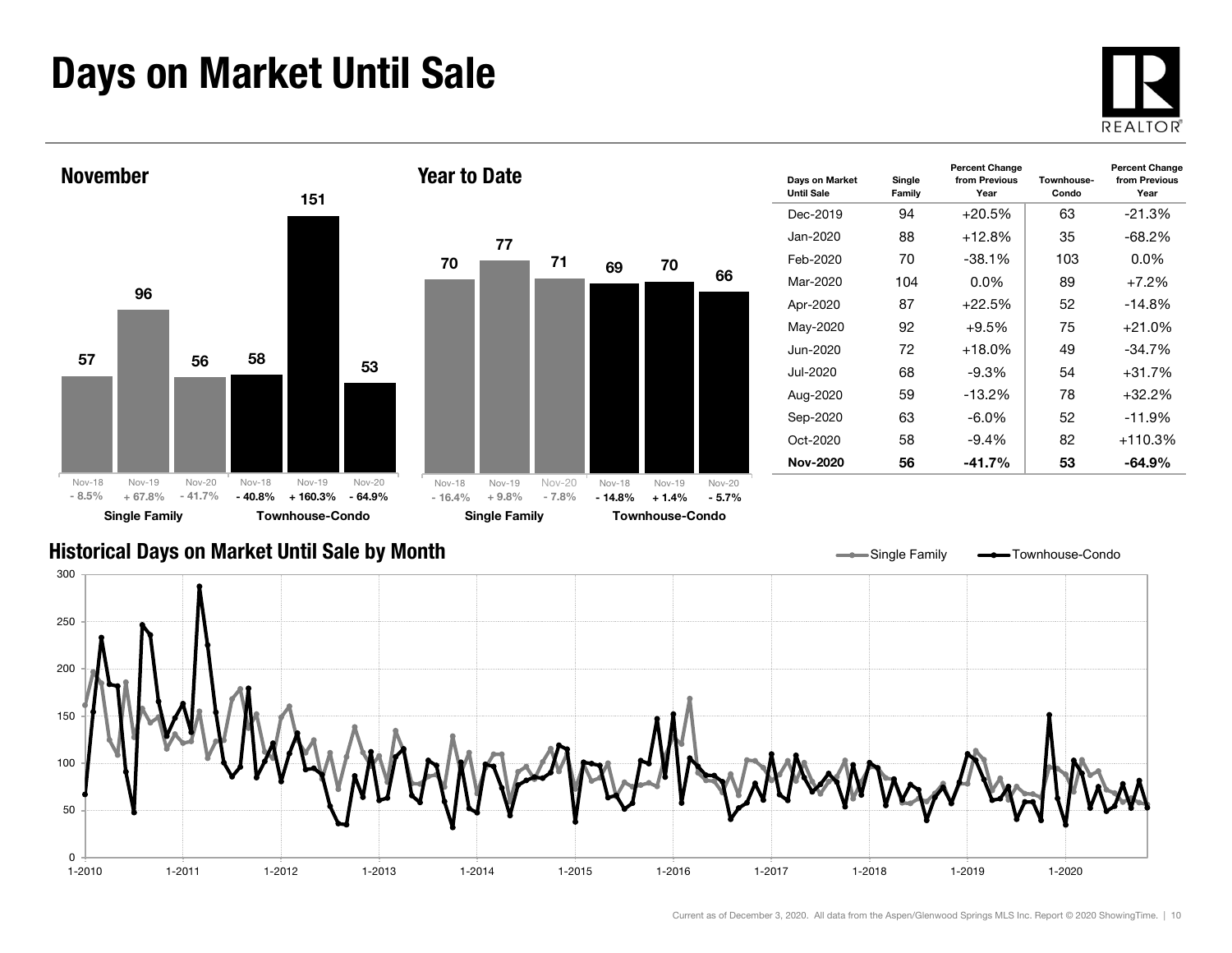## Housing Affordability Index



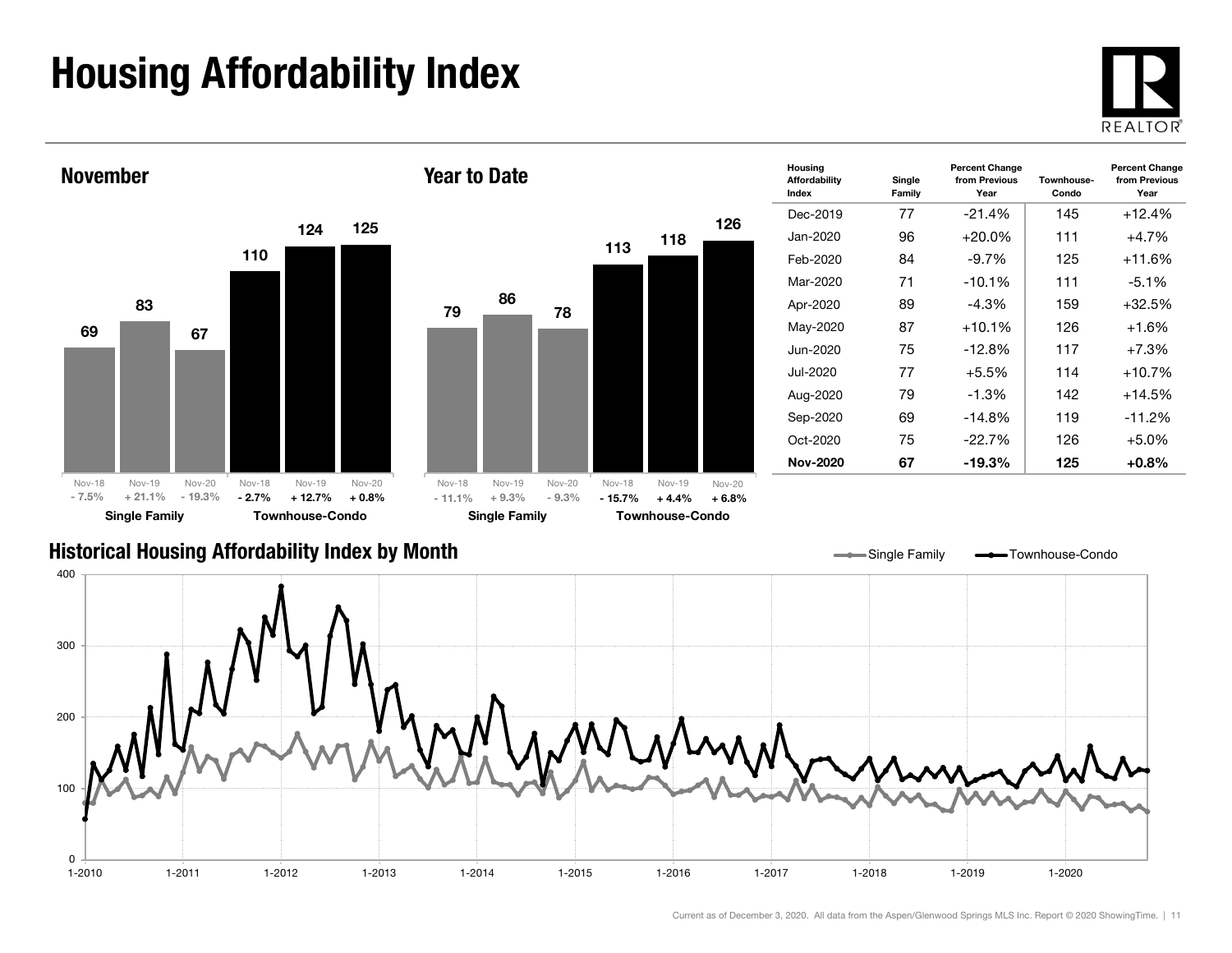### Inventory of Active Listings





#### Historical Inventory of Active Listings by Month

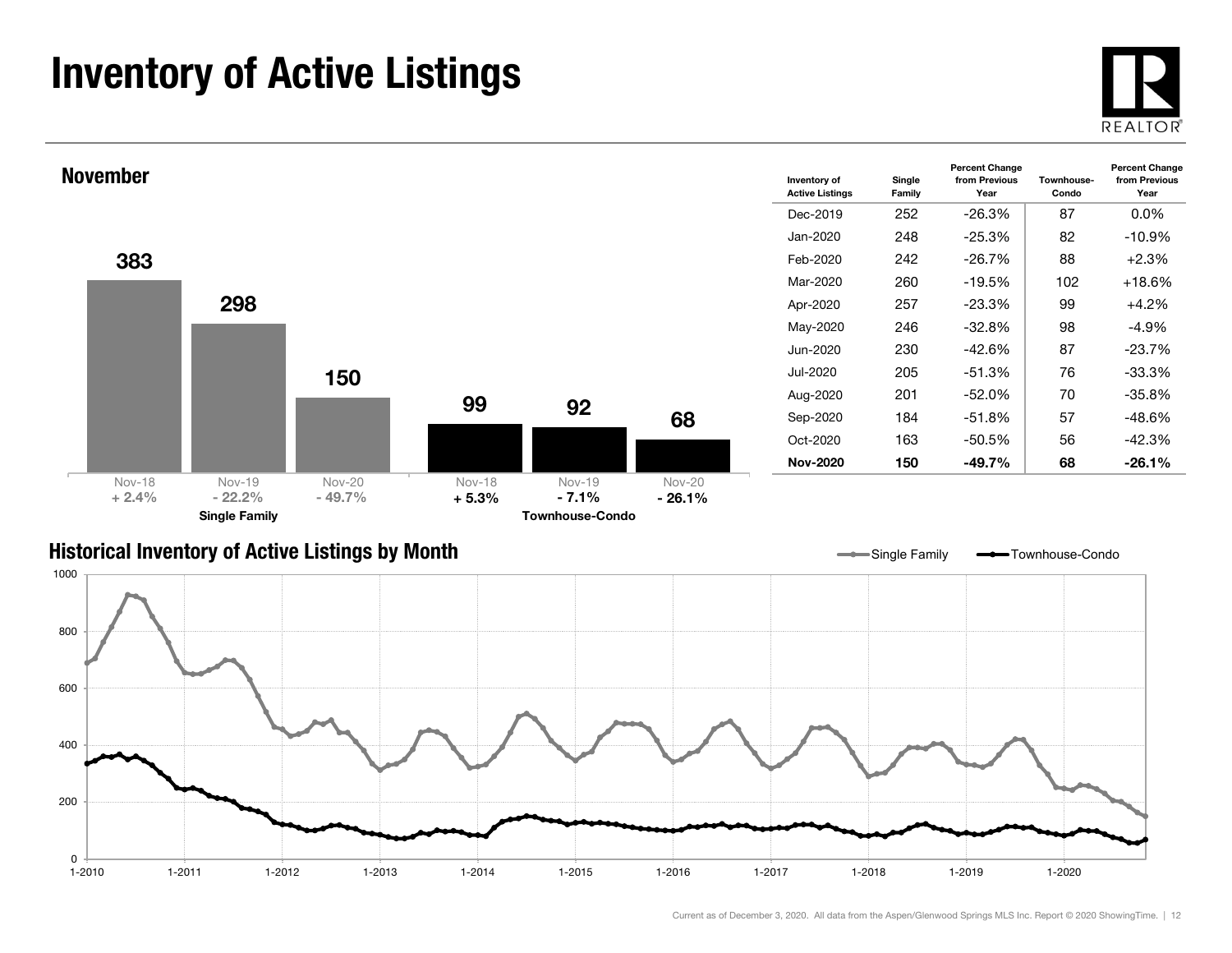### Months Supply of Inventory





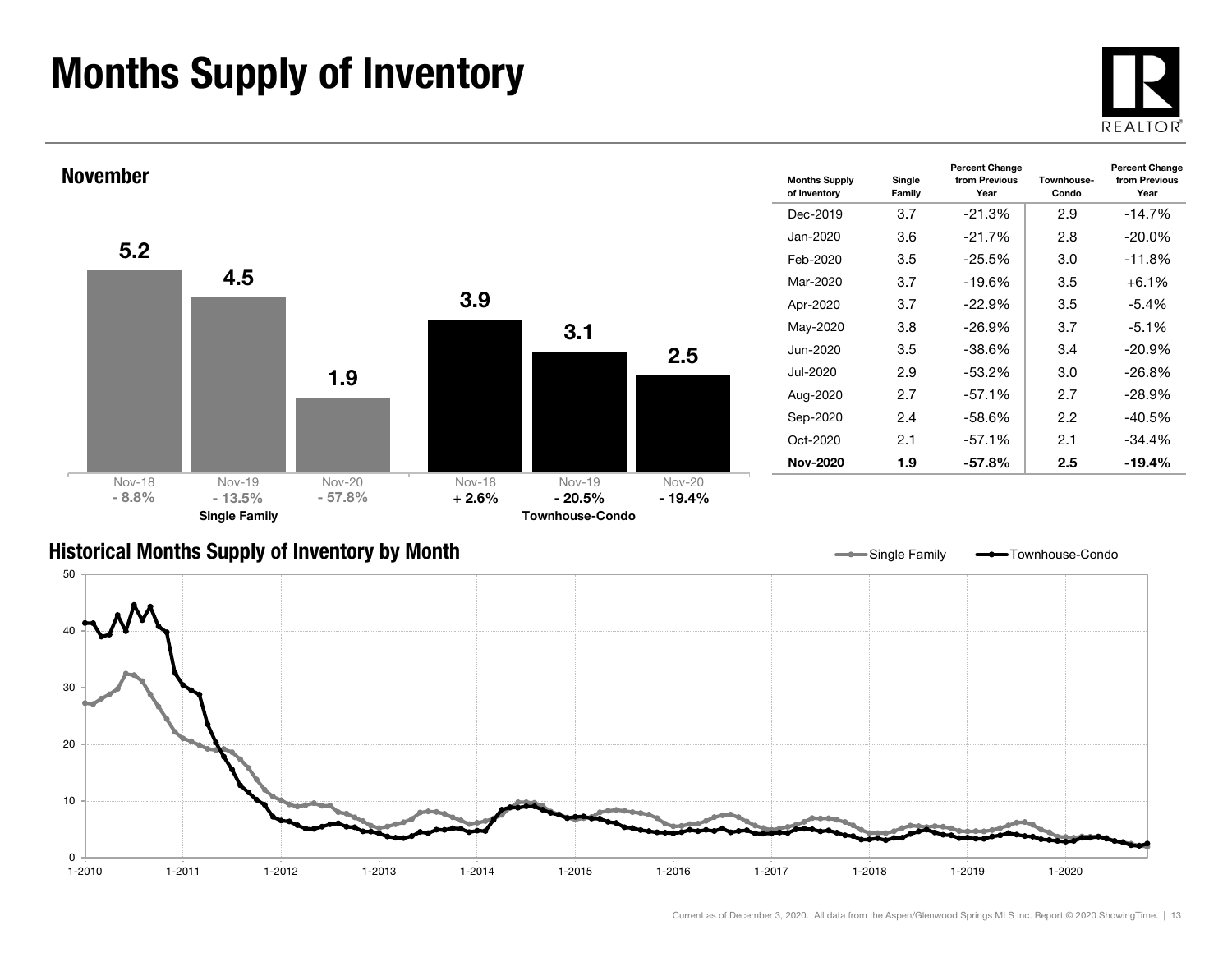### Total Market Overview

Key metrics by report Month and for year-to-date (YTD) starting from the first of the year.



| <b>Key Metrics</b>                 | <b>Historical Sparkbars</b>                                    | 11-2019   | 11-2020   | Percent Change |           | <b>YTD 2019 YTD 2020</b> | Percent Change |
|------------------------------------|----------------------------------------------------------------|-----------|-----------|----------------|-----------|--------------------------|----------------|
| <b>New Listings</b>                | 12-2018<br>4-2019<br>12-2019<br>4-2020<br>8-2019<br>8-2020     | 66        | 105       | $+59.1%$       | 1,429     | 1,413                    | $-1.1%$        |
| <b>Pending Sales</b>               | 12-2018<br>12-2019<br>4-2020<br>1-2019<br>8-2019               | 71        | 88        | $+23.9%$       | 1,120     | 1,264                    | $+12.9%$       |
| <b>Sold Listings</b>               | 12-2018<br>4-2019<br>12-2019<br>8-2019<br>4-2020<br>8-2020     | 82        | 94        | $+14.6%$       | 1,080     | 1,166                    | $+8.0%$        |
| <b>Median Sales Price</b>          | 12-2018<br>4-2019<br>8-2019<br>12-2019<br>4-2020               | \$406,385 | \$490,000 | $+20.6%$       | \$379,000 | \$440,000                | $+16.1%$       |
| <b>Avg. Sales Price</b>            | 4-2019<br>12-2018<br>8-2019<br>12-2019<br>4-2020<br>8-2020     | \$578,665 | \$628,695 | $+8.6%$        | \$480,327 | \$585,868                | $+22.0%$       |
| <b>Pct. of List Price Received</b> | 12-2018<br>12-2019<br>4-2019<br>8-2019<br>$4 - 2020$           | 97.7%     | 98.0%     | $+0.3%$        | 97.9%     | 98.1%                    | $+0.2%$        |
| <b>Days on Market</b>              | 12-2018<br>8-2019<br>12-2019<br>8-2020<br>4-2019<br>4-2020     | 110       | 55        | $-50.0%$       | 75        | 70                       | $-6.7%$        |
| <b>Affordability Index</b>         | 12-2018<br>8-2019<br>12-2019<br>4-2020<br>8-2020<br>$4 - 2010$ | 90        | 82        | $-8.9%$        | 97        | 92                       | $-5.2%$        |
| <b>Active Listings</b>             | 4-2020<br>8-2020<br>12-2018<br>4-2019<br>8-2019<br>12-2019     | 390       | 218       | $-44.1%$       |           |                          |                |
| <b>Months Supply</b>               | 12-2018<br>4-2019<br>8-2019<br>12-2019<br>4-2020<br>8-2020     | 4.1       | 2.1       | $-48.8%$       |           |                          |                |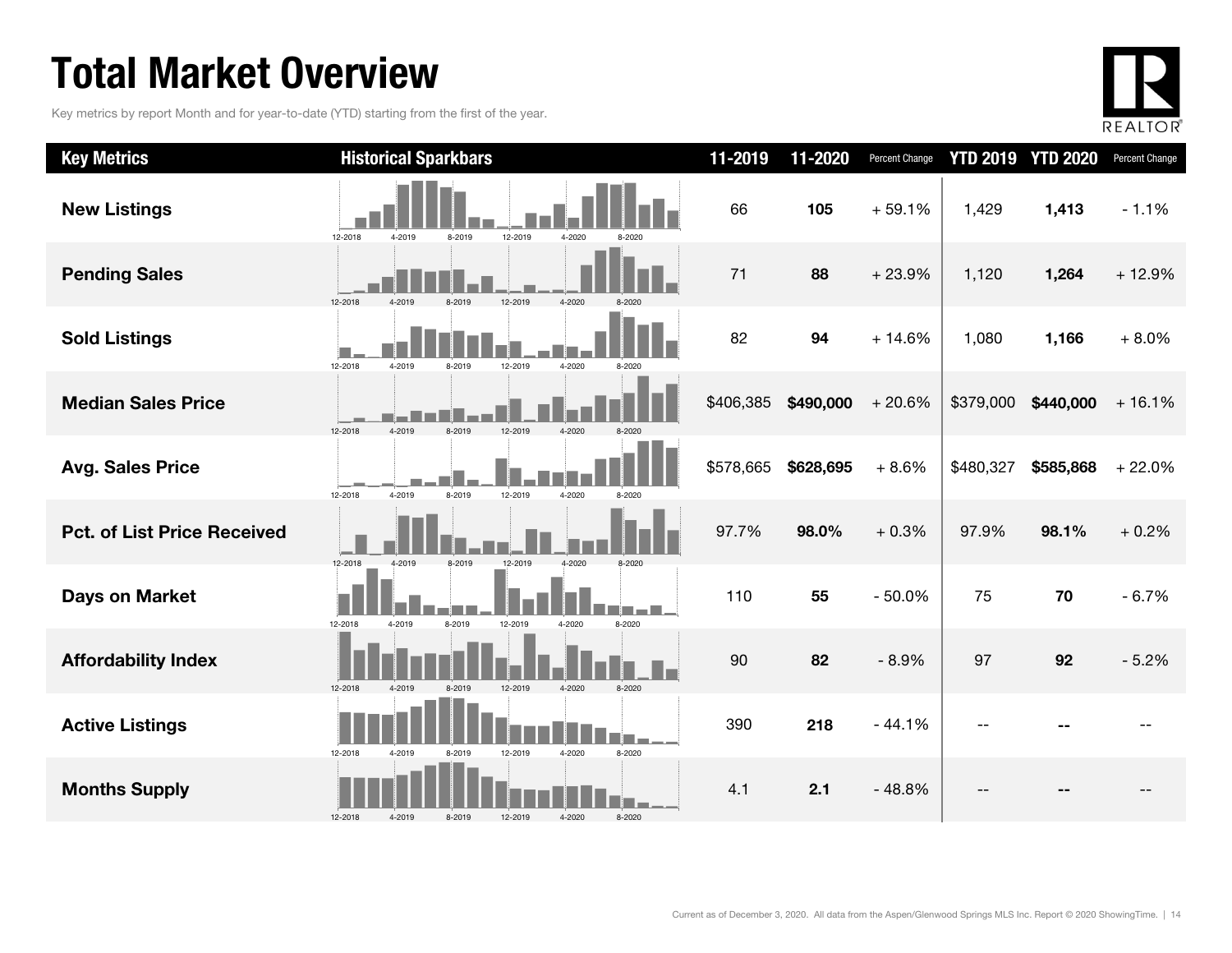

Actual sales that have closed in a given month.



#### Rolling 12 Months Compared to Prior Month Year to Date Single Family Condo || Single Family | Condo || Single Family | Condo 363544182 $43$  89 3 <sup>89</sup> 14 32 32  $\overline{4}$ 296 182 241 43 89 14 32 4 6 5 14 0 2 0 5782412 4 6 6 5 14 0 2 0 0 < \$300K \$300K to \$599K \$600K to \$999K \$1.0M to \$1.5M \$1.5M to \$2.0M \$2.0M \$2.5M \$2.5M \$2.5M \$5.0M to \$10.0M \$10.0M+ By Price Range – All Properties – Rolling 12 Months 11-2019 11-2020 7993561,155 <sup>931</sup>327 1,258 Singe Family Townhouse-Condo All Properties **By Property Type** 11-2019 11-2020 --- 18.5% $+ 6.3\% + 32.4\% + 107.0\%$  + 128.6% + 50.0% + 180.0% -- + 16.5% $+ 16.5\%$   $- 8.1\%$   $+ 8.9\%$

| <b>By Price Range</b>      | 11-2019 | 11-2020 | Change   | 11-2019 | 1-2020 | Change                   | 10-2020 | 1-2020 | Change     | 10-2020 | 11-2020 | Change     | 11-2019 | 1-2020 | Change     | 1-2019 | 11-2020 | Change   |  |
|----------------------------|---------|---------|----------|---------|--------|--------------------------|---------|--------|------------|---------|---------|------------|---------|--------|------------|--------|---------|----------|--|
| \$299,999 and Below        | 189     | 148     | $-21.7%$ | 174     | 148    | $-14.9%$                 |         |        | $-35.7%$   |         |         | - 47.1%    | 172     | 138    | - 19.8%    | 157    | 134     | $-14.6%$ |  |
| \$300,000 to \$599,999     | 391     | 437     | 11.8%    | 153     | 141    | $-7.8%$                  | 45      | 27     | $-40.0\%$  | 16      |         | 18.8%      | 368     | 401    | $+9.0%$    | 148    | 133     | $-10.1%$ |  |
| \$600,000 to \$999,999     | 159     | 215     | 35.2%    | 23      | 26     | $+13.0%$                 |         | 22     | $-8.3%$    |         |         | 75.0%      | 151     | 202    | $+33.8%$   | 20     |         | - 25.0%  |  |
| \$1,000,000 to \$1,499,999 | 37      | 77      | 108.1%   |         |        | $100.0\%$                |         |        | + 12.5%    |         |         | $-100.0\%$ | 36      | 70     | $+94.4%$   |        |         | + 83.3%  |  |
| \$1,500,00 to \$1,999,999  | 14      | 32      | 128.6%   |         |        |                          |         |        | $-50.0%$   |         |         |            |         | 31     | 138.5%     |        |         |          |  |
| \$2,000,000 to \$2,499,999 |         |         | 50.0%    |         |        | $\overline{\phantom{a}}$ |         |        | $-100.0\%$ |         |         | $- -$      |         |        | $+50.0%$   |        |         |          |  |
| \$2,500,000 to \$4,999,999 |         | 14      | 180.0%   |         |        | $- -$                    |         |        | $-50.0%$   |         |         | $- -$      |         | 13     | $-160.0\%$ |        |         |          |  |
| \$5,000,000 to \$9,999,999 |         |         |          |         |        |                          |         |        | --         |         |         |            |         |        |            |        |         |          |  |
| \$10,000,000 and Above     |         |         | --       |         |        | $\overline{\phantom{a}}$ |         |        | $- -$      |         |         |            |         |        | --         |        |         |          |  |
| <b>All Price Ranges</b>    | 799     | 931     | 16.5%    | 356     | 327    | $-8.1%$                  | 101     | 71     | $-29.7%$   | 41      | 23      | $-43.9%$   | 749     | 863    | + 15.2%    | 331    | 303     | $-8.5%$  |  |

### Inventory of Active Listings

A measure of the number of homes available for sale at a given time.

#### By Price Range – All Properties 11-2019 11-2020





|                            |         |               |          | Year over Year |         |                          | <b>Compared to Prior Month</b> |               |          |              |        |                          | Year to Date                          |                                       |  |
|----------------------------|---------|---------------|----------|----------------|---------|--------------------------|--------------------------------|---------------|----------|--------------|--------|--------------------------|---------------------------------------|---------------------------------------|--|
|                            |         | Single Family |          |                | Condo   |                          |                                | Single Family |          |              | Condo  |                          | Single Family                         | Condo                                 |  |
| <b>By Price Range</b>      | 11-2019 | 11-2020       | Change   | 1-2019         | 11-2020 | Change                   | 10-2020                        | $1 - 2020$    | Change   | 10-2020      | 1-2020 | Change                   |                                       |                                       |  |
| \$299,999 and Below        | 24      | 13            | - 45.8%  | 38             | 33      | $-13.2\%$                | 18                             | 13            | $-27.8%$ | 27           | 33     | $+22.2%$                 |                                       | There are no year-to-date figures for |  |
| \$300,000 to \$599,999     | 95      | 48            | $-49.5%$ | 26             | 24      | - 7.7%                   | 49                             | 48            | $-2.0\%$ | 17           | 24     | $+41.2%$                 |                                       | inventory because it is simply a      |  |
| \$600,000 to \$999,999     | 81      | 36            | $-55.6%$ | 21             | 8       | $-61.9%$                 | 43                             | 36            | $-16.3%$ | 8            | 8      | $0.0\%$                  | snapshot frozen in time at the end of |                                       |  |
| \$1,000,000 to \$1,499,999 | 38      | 11            | - 71.1%  |                |         | - 71.4%                  |                                |               | + 37.5%  | 3            |        | - 33.3%                  |                                       | each month. It does not add up over a |  |
| \$1,500,00 to \$1,999,999  | 36      | 22            | $-38.9%$ |                |         | $- -$                    | 24                             | 22            | $-8.3%$  | <sup>0</sup> | 0      | $- -$                    |                                       | period of months.                     |  |
| \$2,000,000 to \$2,499,999 | 4       | 10            | + 150.0% |                |         | $- -$                    |                                | 10            | $+25.0%$ |              |        | $0.0\%$                  |                                       |                                       |  |
| \$2,500,000 to \$4,999,999 | 16      |               | $-68.8%$ |                |         | $\overline{\phantom{a}}$ |                                |               | - 44.4%  | <sup>0</sup> | 0      | $\qquad \qquad -$        |                                       |                                       |  |
| \$5,000,000 to \$9,999,999 |         |               | 0.0%     |                |         | $\overline{\phantom{a}}$ |                                | 4             | $+33.3%$ | 0            | 0      | $- -$                    |                                       |                                       |  |
| \$10,000,000 and Above     | 0       |               | $- -$    |                |         | $- -$                    |                                |               | $0.0\%$  | 0            | 0      | $\overline{\phantom{m}}$ |                                       |                                       |  |
| <b>All Price Ranges</b>    | 298     | 150           | - 49.7%  | 92             | 68      | $-26.1%$                 | 163                            | 150           | $-8.0\%$ | 56           | 68     | $+21.4%$                 |                                       |                                       |  |

| <b>By Property Type</b> |
|-------------------------|
|                         |